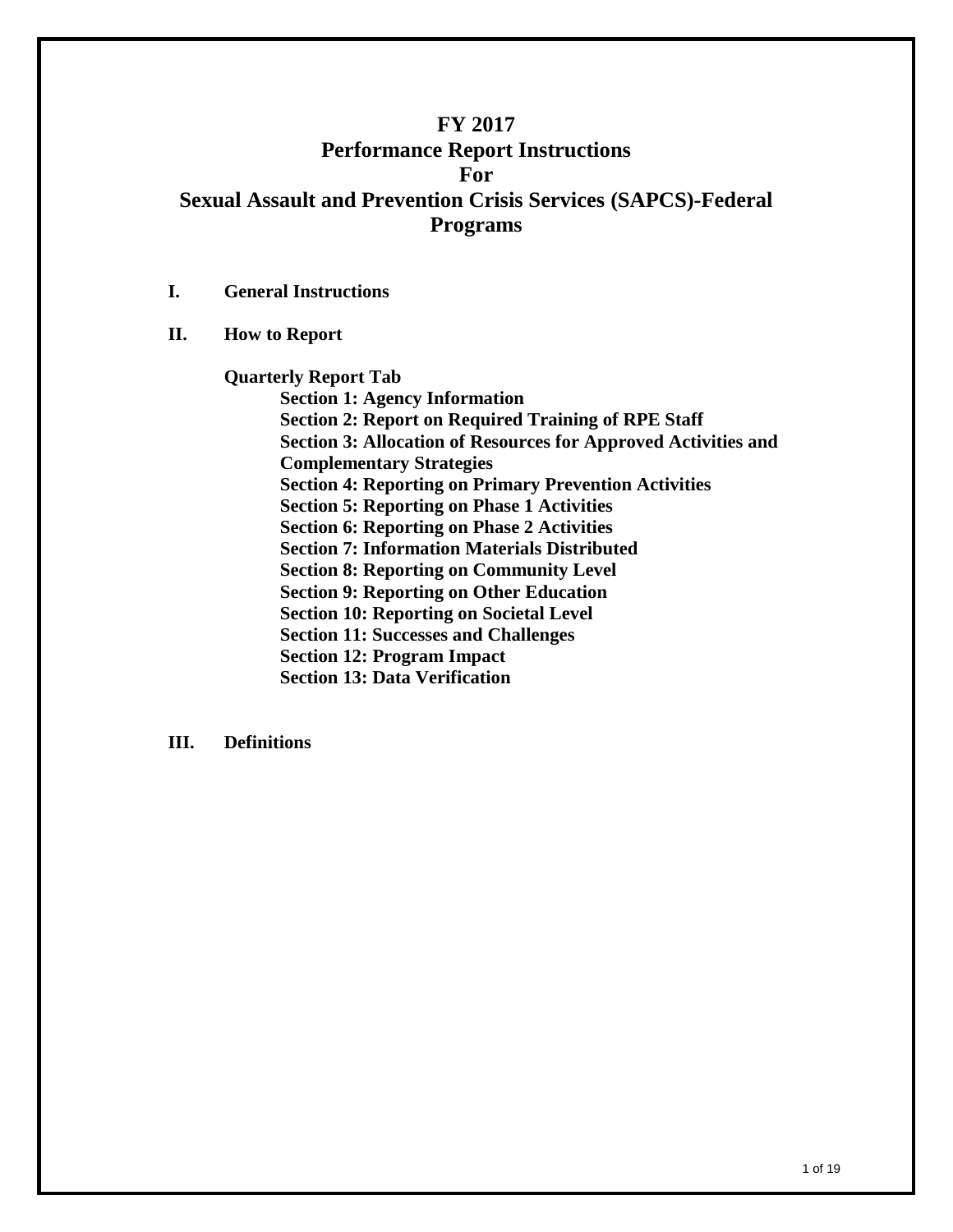# **I. GENERAL INSTRUCTIONS**

The Performance Report Form is used to report only the activities conducted by SAPCS-Federal grant funded staff that are paid with SAPCS-Federal funds. Do not report information based on the organization as a whole (except question 11.1 Volunteer Involvement).

## **Instructions for submission:**

 Use the performance report you received from your grant manager to record quarterly activities and submit to the OAG mailbox. Do not copy or make changes to the performance report as this may change formulas and/or formatting in the document. If you receive a revised performance report at any time during the grant year from your grant manager, use the revised report to gather and submit quarterly activities for the remainder of the grant year. If you have any questions, contact your grant manger.

 The performance report must be submitted electronically (in the same Microsoft Excel format in which it was provided) no later than the  $30<sup>th</sup>$  day of each month following the end of the quarter. For FY 2017, quarterly statistical reports are due on or before:

- $\circ$  1<sup>st</sup> Quarter May 30, 2017
- $\circ$  2<sup>nd</sup> Quarter August 30, 2017
- $\circ$  3<sup>rd</sup> Quarter November 30, 2017
- $\circ$  4<sup>th</sup> Quarter February 28, 2018

Performance Report must be emailed to **[OAG-Grants@texasattorneygeneral.gov.](mailto:OAG-Grants@oag.state.tx.us)** The following must appear in the subject line of the email: grant type, grant number and the reporting period (example subject line: SAPCS-Federal 1770000, 1st Quarter Performance Report).

## **Performance Report Format and Data Entry**

## Entering Data for 1<sup>st</sup> Quarter Reporting (Tab is Green in Color)

To enter your first quarter data, click on the 1<sup>st</sup> Quarter tab located on the bottom left of the Microsoft Excel Spreadsheet. The First Quarter Tab will only allow reporting of first quarter data and narratives. Only enter the first quarter data on this tab. Second, Third and Fourth Quarters are locked and will not allow you to enter data.

# Entering Data for 2nd Quarter Reporting (Tab is Yellow in Color)

To enter your second quarter data, click on the 2<sup>nd</sup> Quarter tab located on the bottom left of the Microsoft Excel Spreadsheet. The Second Quarter tab will auto-populate the First quarter data onto the second quarter tab, and allow you to enter the second quarter data and narratives. Only enter the second quarter data on this tab. The First, Third, and Fourth Quarter data sections are locked.

## Entering Data for 3rd Quarter Reporting (Tab is Orange in Color)

To enter your third quarter data, click on the 3<sup>rd</sup> Quarter tab located on the bottom left of the Microsoft Excel Spreadsheet. The Third Quarter tab will auto-populate the First and Second quarter data onto the third quarter tab, and allow you to enter the third quarter data and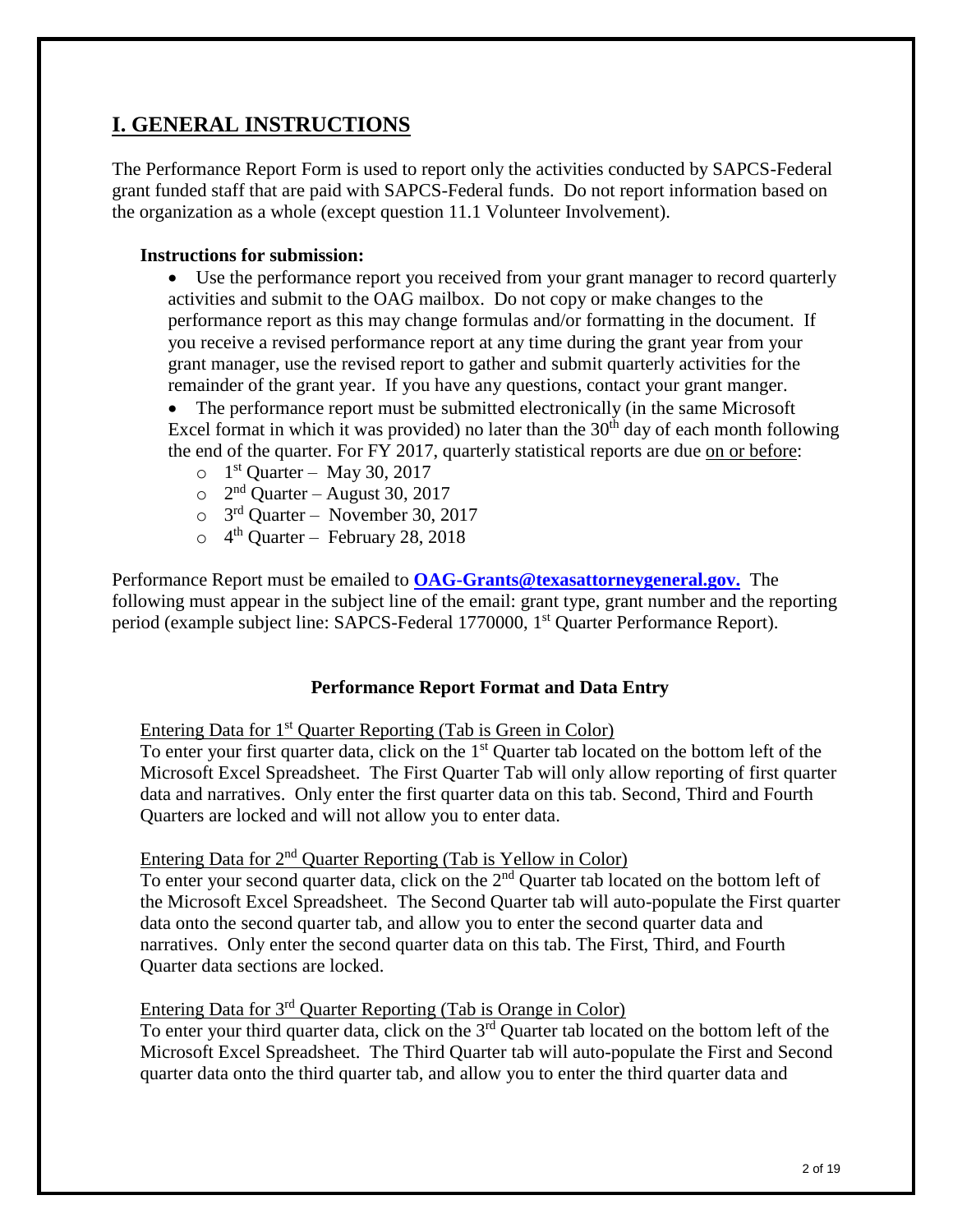narratives. Only enter the third quarter data on this tab. The First, Second, and Fourth Quarter data sections are locked.

Entering Data for  $4<sup>th</sup>$  Quarter Reporting (Tab is Red in Color)

To enter your fourth quarter data, click on the  $4<sup>th</sup>$  Quarter tab located on the bottom left of the Microsoft Excel Spreadsheet. The Fourth Quarter tab will auto-populate the First, Second and Third quarter data onto the third quarter tab, and allow you to enter the fourth quarter data and narratives. Only enter the fourth quarter data on this tab. The First, Second, and Third Quarter data sections are locked.

# **II. HOW TO REPORT**

## **Quarterly Report Tab Instructions (Colored Tabs: Green, Yellow, Orange, and Red)**

## **Section 1. Agency Information**

This section reflects information submitted on your FY 2016-2018 SAPCS-Federal Application and has been pre-filled by the OAG. *Please note that the person listed as "Person to Contact for Corrections" can be the same person listed as the Grant Contact, or can be a different person, but should reflect the person who actually works on the Performance Reports, and will receive and send the Performance Report revisions. Although this cell will be pre-filled by the OAG initially, this cell is open for you to enter the correct or updated information, including current Phone and Email information.* 

*Notification of Changes in Organization, Changes in Authorized Official, Grant Contact or Primary Prevention Coordinator.* Grantee shall submit notice within ten (10) business days to the OAG of any change of the following: Grantee's name; contact information; key personnel (including Primary Prevention Coordinator), officer, director or partner; organizational structure; legal standing; or authority to do business in Texas. Grantee shall promptly notify the OAG, preferably in advance, of a change in address or main phone number of Grantee. *Note: A change in Grantee's name requires an amendment to the contract.*

Grantee must submit a written request by the governing body on Grantee's letterhead, with original signature, to change the Authorized Official. A request a change to the Grant Contact, Financial Contact, or the Primary Prevention Coordinator Grantee, may be submitted by grantee via an email, fax or Grantee letterhead signed by the Authorized Official. Change request must include: name, position title, email address, phone number, fax number, and mailing address.

# **Section 2. Report on Required Training of RPE Staff**

Provide information on required training attended by RPE-funded staff. Report only training attended. Do not report future training staff plans to attend. Make sure you include titles of sessions attended.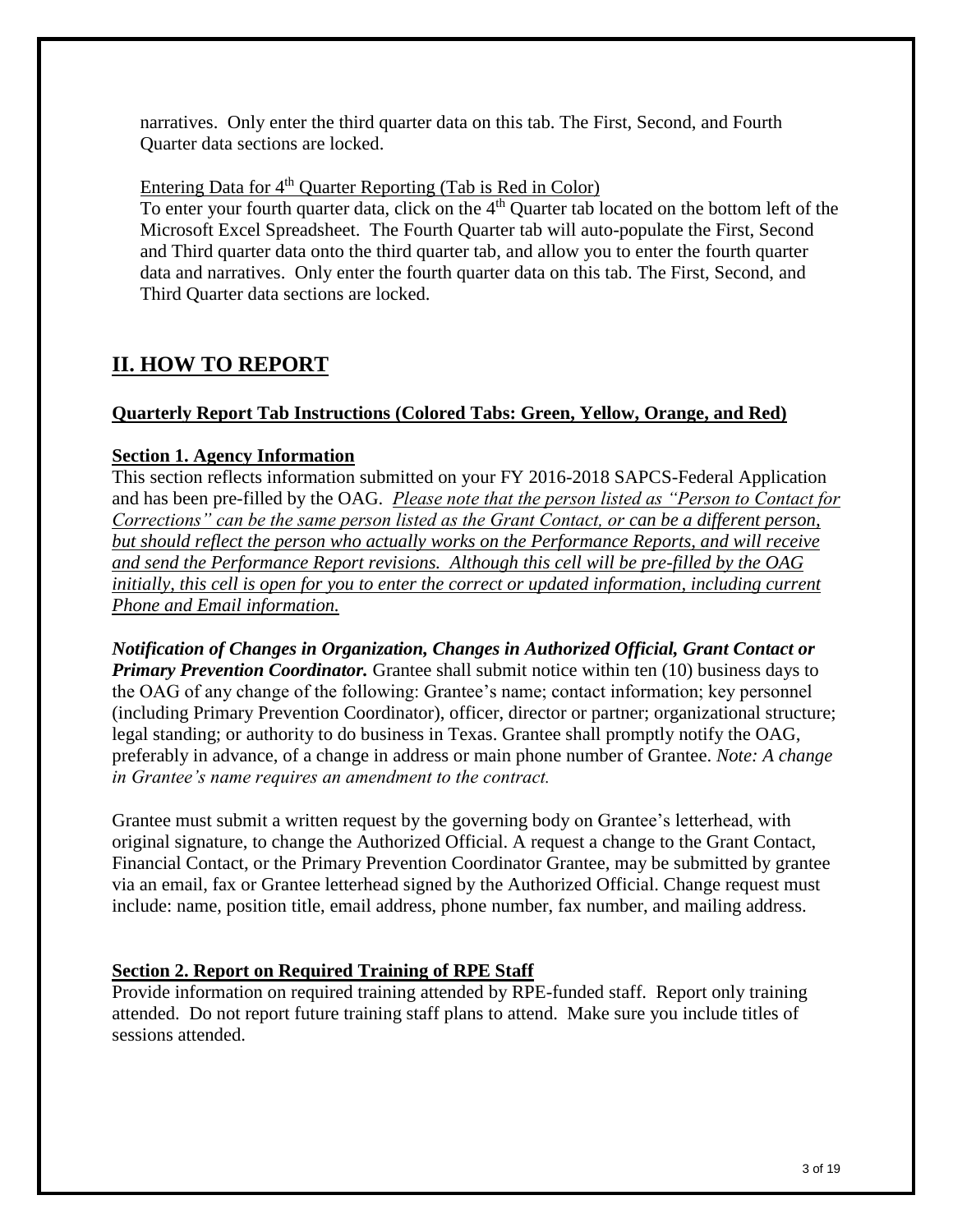**Section 3. Allocation of Resources for Approved Activities and Complementary Strategies** Enter the percentage (estimated) of the agency's total SAPCS-Federal budget that was spent on each of the listed activities. Quarterly percentages must total  $100\%$  (except on the 1<sup>st</sup> quarter if your organization is also reporting transition activities). In this case, your resources should be split appropriately. Note: There are narratives in the body of the performance reports that correspond to each activity listed. If your organization enters resources for an activity under Section 3, the corresponding narrative must be completed and data entered in the appropriate section in the body of the performance report.

Example:

• If your organization indicated that 10% of the agency's total SAPCS-Federal budget was spent on community mobilization, then questions 8.5 through 8.7 must be completed.

#### **Section 4. Reporting on Primary Prevention Activities**

Section 4 is for reporting on your organizations' Comprehensive Primary Prevention Activities. Some of the information such as programming, approved activities, and community change strategies have been pre-filled by the OAG.

#### **Subsections 4.1-4.4**

All grantees much answer these questions.

## **Section 5. Reporting on Phase 1 Activities**

If your organization implemented Phase 1 programming during the specified reporting period, complete all appropriate information in Section 5. *All data entered into Section 5 should be for Phase 1 activities only.* 

#### **Subsection 5.2: Educational Seminars**

Enter by month, the **number** of educational seminars conducted regarding Phase 1 activities, during this reporting period. Total Educational Seminar Participants will auto-calculate after entering information into subsection 5.3. *Each seminar and each seminar's participants should be counted individually even if part of a series.*

*Example: In the first quarter, a 9-week educational series is conducted to 40 elementary school students. Four education seminars are conducted in September, four educational seminars are conducted in October and one educational seminar is conducted in November. Each of the 9 seminars is conducted to the same 40 elementary school students. Count each session as one (1) educational seminar and enter the number of participants that attends each week into the appropriate audience type category.*

## **Subsection 5.3: Educational Participants by Audiences**

Enter by month, the **number** of educational seminars participants by audience category conducted regarding Phase 1 activities, during this reporting period. *The data cells corresponding to "Other Adult Influencers (List Below)" are locked. If your agency conducted seminars which had participants that would fall into the "Other" category, type them into the*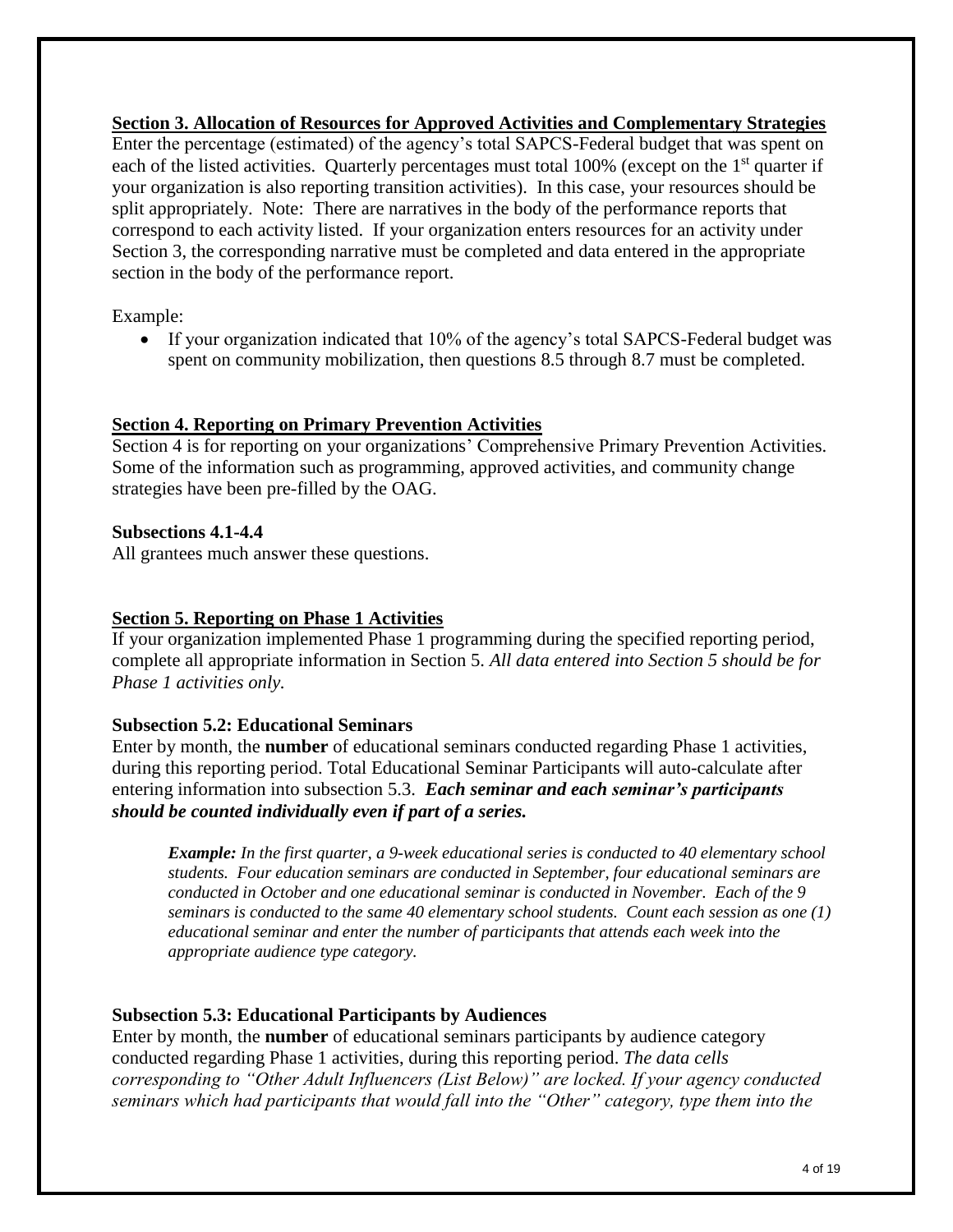*rows below the "Other Adult Influencers (List Below)" category and fill in the corresponding data cells. Note: Do not add Education Professionals (Teachers) or other professionals listed in 5.6 under Other Adult Influencers. Professionals attending Phase 1 should be recorded under section 5.5 & 5.6.*

#### **Subsections 5.4:**

Answer this question if Phase 1 Programming was completed during the reporting period. This question has a different reporting methodology than Section 5.3. Section 5.4 counts each individual person, whereas Section 5.3 counts how many times an individual attends the seminar. See example below.

*Example: Participant Jane Doe attends 3 educational seminars in the first quarter. Jane would be counted three times in Section 5.3, but only counted once in Section 5.4.*

## **Subsection 5.5: Total Professional Trainings Conducted**

Enter by month, the **number** of professional trainings conducted regarding Phase 1 activities during the reporting period. The **number** of professional training participants will auto-calculate after entering information into subsection 5.6. *Each training session and each session's participants should be counted individually even if part of a series.*

#### **Subsection 5.6: Professional Training Audience Type**

Enter by month, the **number** of professional training participants by audience category conducted regarding Phase 1 activities, during this reporting period. *The data cells corresponding to "Other Professionals (List Below)" are locked. If your agency conducted seminars which had participants that would fall into the "Other" category, type them into the rows below the "Other Professionals (List Below)" category and fill in the corresponding data cells.*

#### **Subsections 5.7:**

Answer these questions if Phase 1 Programming was completed during the reporting period. This question has a different reporting methodology than Section 5.6. Section 5.7 counts each individual person, whereas Section 5.6 counts how many times an individual attends the session. See example below.

*Example: Participant Jane Doe attends 3 professional training sessions in the first quarter. Jane would be counted three times in Section 5.6, but only counted once in Section 5.7.*

## **Subsection 5.8: Training Topics: Provide all training topics covered in Phase 1 programming (Educational Seminars and Professional Training Sessions)**

By month, enter an "X" for all applicable training topics covered during the reporting period in the following categories: Attitudes, Beliefs and Behaviors supportive of SV, Hypermasculinity, Objectification of women, Male entitlement, Hostility towards women, Unhealthy attitudes about sex and sexuality (consent), Gender socialization, Gender equality, Conflict resolution, Respect, Communication, Consent, Other Topics (List Below). *The data cells corresponding to "Other Topics (List Below)" are locked. If your agency conducted trainings on topics that would fall*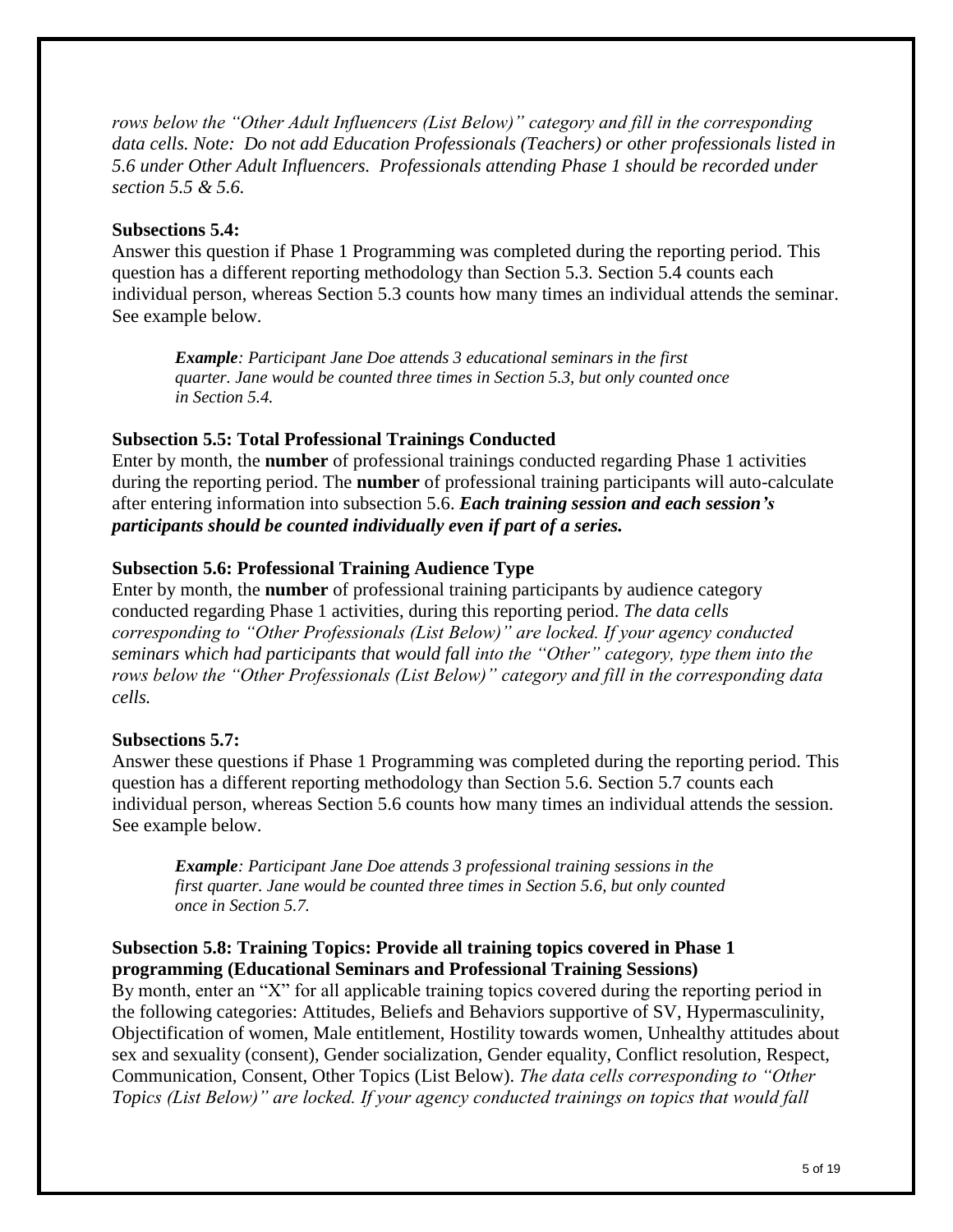*into the "Other" category, type them into the rows below the "Other Topics (List Below)" category and fill in the corresponding data cells.*

#### **Subsections 5.14-5.16: Outcomes**

**Important Note: Phase 1 Outcomes should be reported only on the 2nd and 4th Quarterly Report. Report all outcomes completed February – July on the 2nd Quarterly Report under the month of July. Report all outcomes completed August – January on the 4th Quarterly Report under the month of January. The Phase 1 Outcomes sections on the 1st and 3rd Quarter Reports are locked.** 

The following information needs to be entered for the outcome being measured:

**Number of Instruments given to Individuals** – If applicable, report the number of instruments given to individuals (pre- post-program surveys or retrospective surveys).

**Number of Instruments Completed by Individuals** – Report the number of instruments completed by individuals.

**Individuals Reporting Desired Outcome** – Report the number of individuals who reported the desired outcome. With this information the performance level (%) will be auto-calculated. The performance level is the percentage of individuals reporting the desired outcome out of the number of individuals completing the instrument.

*Performance Level Example:* 12 surveys are handed out, 10 are completed and returned. Out of the 10 surveys completed and returned, 8 demonstrate the desired outcome. To calculate:  $8 \div 10 = .80$  or 80%.

#### **Subsection 5.17 – 5.20 Demographics of Phase 1 Program Participants**

Organizations will report demographics of all Phase 1 program participants using only the demographic data collected from the age appropriate Phase 1 Measurement Instrument (Retrospective Surveys) found in in the *Primary Prevention Outcome Toolkit, January 2016*. Enter all the demographic data. Use "unknown" when appropriate or data is not available. **Important Note: Only report demographics on the 2nd and 4th Quarterly Reports when you report Phase 1 outcomes.**

## **Section 6. Reporting Phase 2 Activities**

If Phase 2 Activities were implemented during the reporting period, fill out all of Section 6.

## **Subsection 6.2: Educational Seminars**

Enter by month, the **number** of educational seminars regarding Phase 2, Bystander Intervention conducted during the reporting period. Total Educational Seminar Participants will autocalculate after entering information into subsection 6.3. *Each seminar and each seminar's participants should be counted individually even if part of a series*.

*Example: In the first quarter, a 9-week educational series is conducted to 40 elementary school students. Four education seminars are conducted in September, four educational seminars are*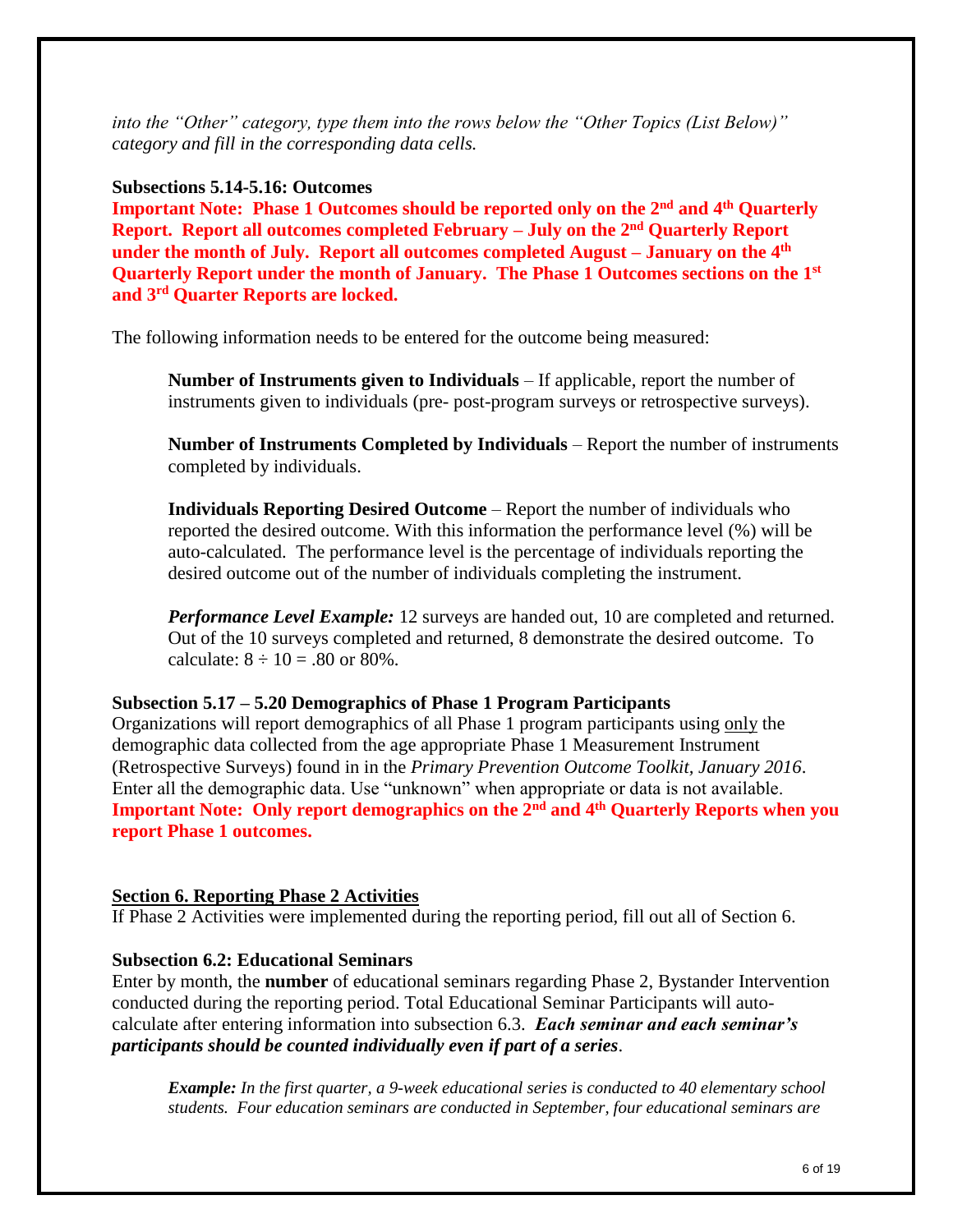*conducted in October and one educational seminar is conducted in November. Each of the 9 seminars is conducted to the same 40 elementary school students. Count each session as one (1) educational seminar and enter the number of participants that attends each week into the appropriate audience type category.*

## **Subsection 6.3: Educational Participants by Audiences**

Enter by month, the **number** of educational seminars participants by audience category conducted regarding Phase 2, Bystander Intervention during this reporting period. *The data cells corresponding to "Other Adult Influencers (List Below)" are locked. If your agency conducted seminars which had participants that would fall into the "Other" category, type them into the rows below the "Other Adult Influencers (List Below)" category and fill in the corresponding data cells.*

## **Subsections 6.4:**

Answer this question if Phase 2 Programming was conducted during the reporting period. This question has a different reporting methodology than Section 6.3. Section 6.4 counts each individual person, whereas Section 6.3 counts how many times an individual attends the seminar. See example below.

*Example: Participant Jane Doe attends 3 educational seminars in the first quarter. Jane would be counted three times in Section 6.3, but only counted once in Section 6.4.*

## **Subsection 6.5: Total Professional Trainings Conducted**

Enter by month, the **number** of professional trainings regarding Phase 2, Bystander Intervention conducted during the reporting period. The **number** of professional training participants will auto-calculate after entering information into subsection 6.6. *Each training session and each session's participants should be counted individually even if part of a series.*

## **Subsection 6.6: Professional Training Audience Type**

Enter by month, the **number** of professional training participants by audience category conducted regarding Phase 2, Bystander Intervention during this reporting period. *The data cells corresponding to "Other Professionals (List Below)" are locked. If your agency conducted seminars which had participants that would fall into the "Other" category, type them into the rows below the "Other Professionals (List Below)" category and fill in the corresponding data cells.*

## **Subsections 6.7:**

Answer these questions if Phase 2 Programming was conducted during the reporting period. This question has a different reporting methodology than Section 6.6. Section 6.7 counts each individual person, whereas Section 6.6 counts how many times an individual attends the session. See example below.

*Example: Participant Jane Doe attends 3 professional training sessions in the first quarter. Jane would be counted three times in Section 6.6, but only counted once in Section 6.7.*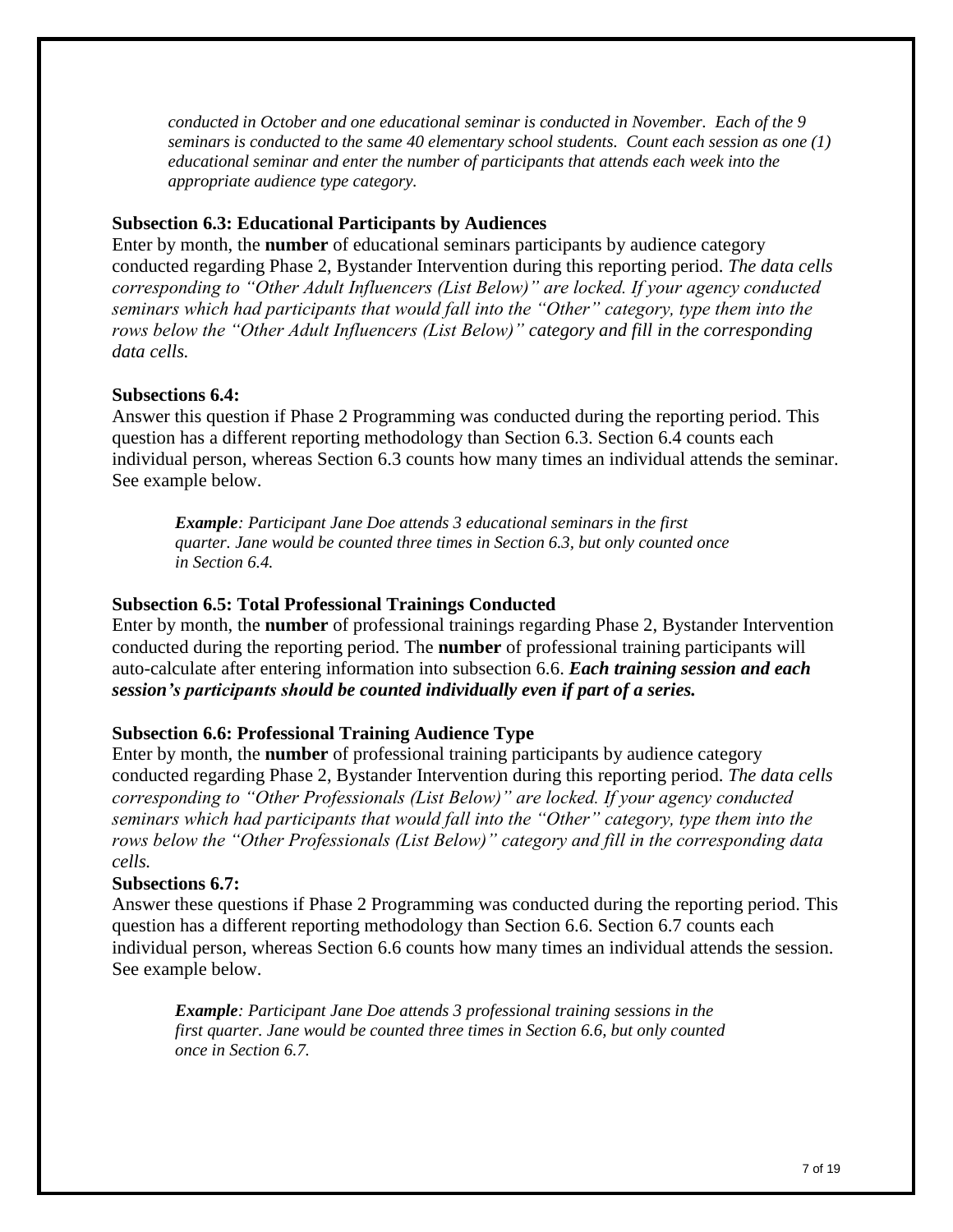## **Subsection 6.8: Training Topics: Provide all training topics covered in Phase 2 Programming (Educational Seminars and Professional Training)**

Enter by month, enter an "X" for all applicable training topics covered during the reporting period in the following categories: Attitudes, Beliefs and Behaviors supportive of SV, Hypermasculinity, Objectification of women, Male entitlement, Hostility towards women, Unhealthy attitudes about sex and sexuality (consent), Gender socialization, Gender equality, Conflict resolution, Respect, Communication, Consent, Other Topics (List Below). *The data cells corresponding to "Other Topics (List Below)" are locked. If your agency conducted trainings on topics that would fall into the "Other" category, type them into the rows below the "Other Topics (List Below)" category and fill in the corresponding data cells.* 

**Subsections 6.19-6.12: Outcomes, Phase 2 Complete appropriate sections depending on programming. Important Note: Phase 2 Outcomes should be reported only on the 2nd and 4 th Quarterly Report. Report all outcomes completed February – July on the 2nd Quarterly Report under the month of July. Report all outcomes completed August – January on the 4 th Quarterly Report under the month of January. The Phase 2 Outcomes sections on the 1 st and 3rd Quarter Reports are locked.** 

The following information needs to be entered for the outcome being measured for 6.9 and 6.10:

**Number of Instruments given to Individuals** – If applicable, report the number of instruments given to individuals.

**Number of Instruments Completed by Individuals** – Report the number of instruments completed by individuals.

**Individuals Reporting Desired Outcome** – Report the number of individuals who reported the desired outcome. With this information the performance level (%) will be auto-calculated. The performance level is the percentage of individuals reporting the desired outcome out of the number of individuals completing the instrument.

*Performance Level Example:* 12 surveys are handed out, 10 are completed and returned. Out of the 10 surveys completed and returned, 8 demonstrate the desired outcome. To calculate:  $8 \div 10 = .80$  or 80%.

See *Primary Prevention Outcome Toolkit, January 2016,* for information on collecting outcomes.

**Subsection 6.9 – complete this outcome if you are implementing the Phase 2, Bystander Intervention concentration.**

**Subsection 6.10 & 6.11: Outcome 2, Phase 2 Youth Development – complete these outcomes if you are implementing the Phase 2, Youth Development concentration.**

**Subsection 6.12: Type of Collective Youth Leadership completed.**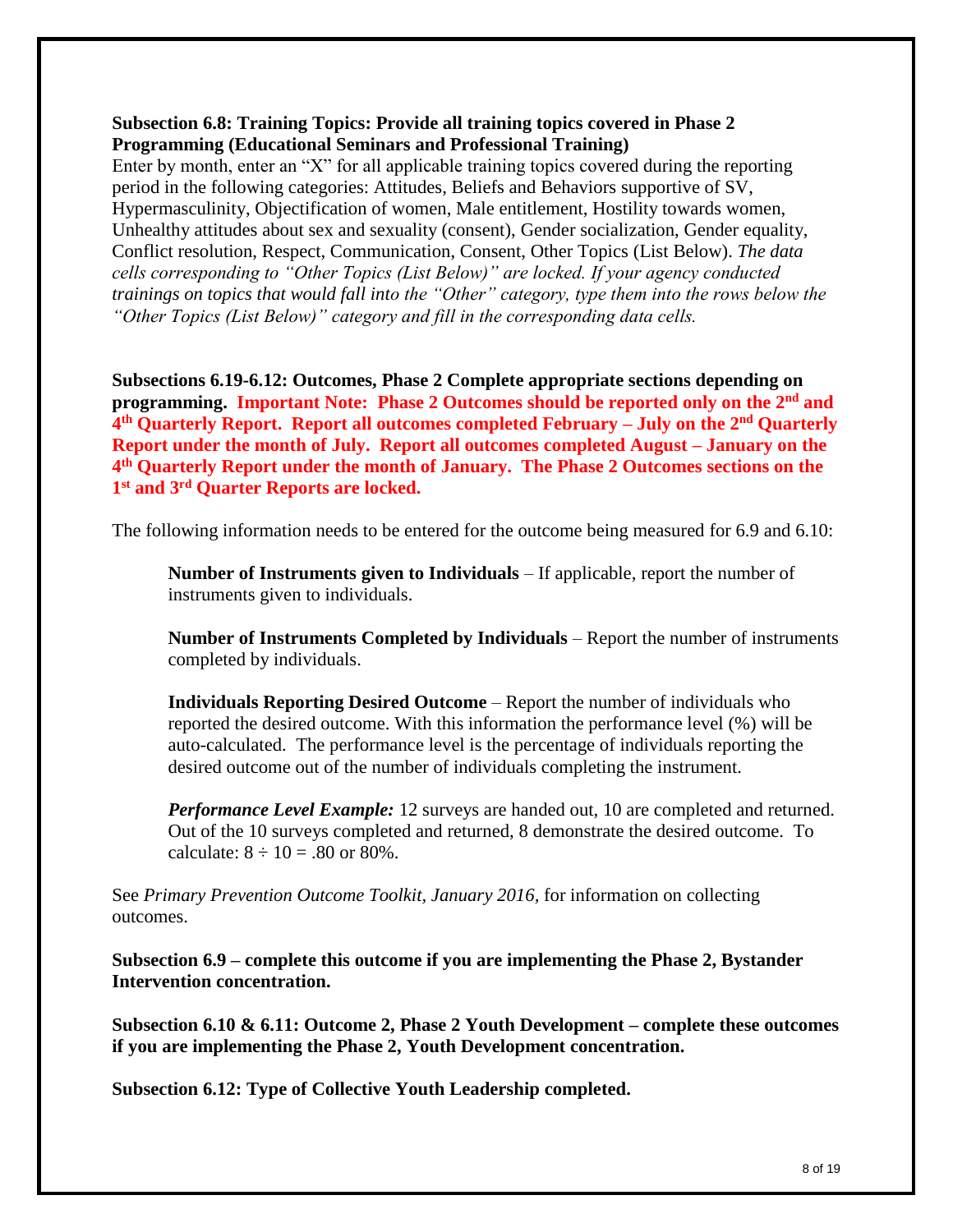See *Primary Prevention Outcome Toolkit, January 2016,* for information on collecting outcomes.

\*This section should reflect the instances of collective youth leadership that was completed this quarter. Refer to the list provided in the performance report, the definition of Instances of Collective Youth Leadership in the definition section, and the Anti-Lobbying Restrictions for CDC grantees.

#### **Subsection 6.13:**

Answer this question based on information provided in 6.12.

## **Subsection 6.14-6.16: Demographics of Program Participants**

Organizations will report demographics of program participants using the demographic data collected from the age appropriate Phase 2, Bystander Intervention, Measurement Instrument (Retrospective Survey) found in the *Primary Prevention Outcome Toolkit, January 2016.* Enter all available demographic data. Use "unknown" when appropriate or data is not available. **Important Note: Only report demographics on the 2nd and 4th Quarterly Reports when you report Phase 2 outcomes.**

## **Section 7: Informational Materials Distributed**

**Subsection 7.1:** Enter the **number** of informational units **Distributed** by category for the reporting period.

#### **Subsection 7.2: Topics for Materials Distributed**

Place an "X" in the appropriate box(s) that represents the topics of informational materials **Distributed** for the reporting period. *The data cells corresponding to "Other Topics (List Below)" are locked. If your agency distributed materials on topics that would fall into the "Other" category, type them into the rows below the "Other Topics (List Below)" category and fill in the corresponding data cells.*

## **Section 8. Reporting on Community Level**

*If resources were spent for Community Level activities in Section 3, complete the corresponding questions in Section 8. It is important to answer each question and provide enough detail to describe agency activities. Narrative responses must include who, what, where, and how, as appropriate. Narrative sections should not be blank. Place an "N/A" under the activities the organization did not conduct this reporting period.*

#### **Subsection 8.1-8.4: Coalition Building**

Answer these questions if resources were spent on this activity during the reporting period.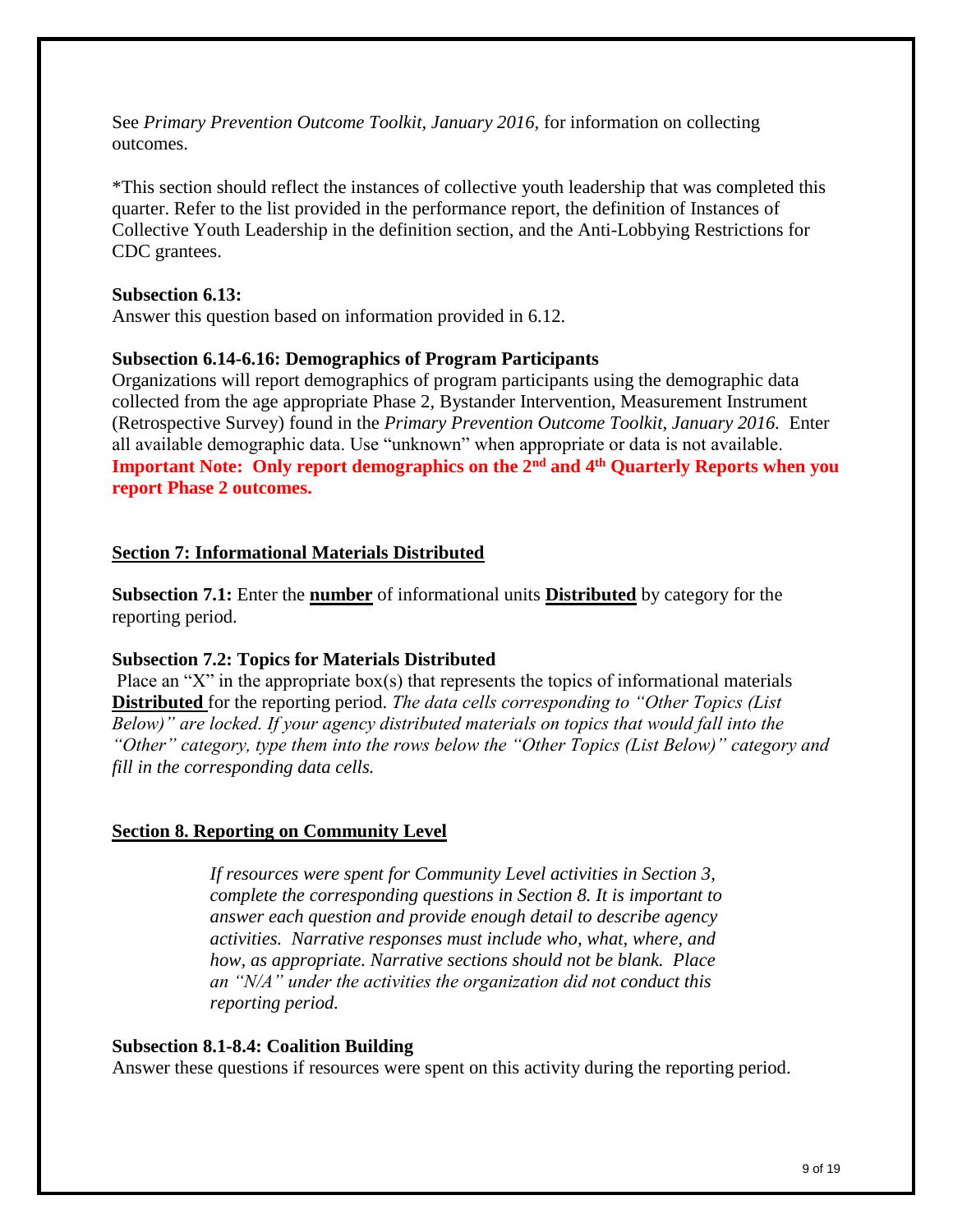#### **Subsection 8.5-8.7: Community Mobilization**

Answer these questions if resources were spent on this activity during the reporting period.

If your organization uses community mobilization as a strategy to mobilize community stakeholders to take action to end sexual violence, the number of community action plans would be the number of actions the group plans.

> *Example: Your group may be planning for a community wide primary prevention event. That would be counted as 1 community action plan. When the event occurs then it can be reported as 1 community event under Community Level Outcome 2.*

#### **Subsection 8.8-8.9: Policy Education**

Answer these questions if resources were spent on this activity during the reporting period.

#### **Subsection 8.10-8.11: Social Norms Change**

Answer these questions if resources were spent on this activity during the reporting period.

#### **Subsection 8.12: Community Level Outcome 1**

Note: Unlike Phase One and Phase Two outcomes, Community Level Outcomes should be reported every quarter if Community Level Activities occurred.

See *Primary Prevention Outcome Toolkit, January 2016,* for information on collecting community level outcomes.

\*For further guidance on this section, refer to the definition of Community Investments in the Definitions section and 2 CFR (Code of Federal Regulations) 200.442 restrictions on fund raising.

> *The data cells corresponding to "Other (List Below). Include unit of measure" are locked. If your agency received a community investment that would fall into the "Other" category, enter the type of investment and the unit of measure for the investment into the rows below the "Other (List Below). Include unit of measure" category and fill in the corresponding data cells.*

**Subsection 8.13: Narrative for Community Level Outcome 1**

Provide detail for outcomes reported in Section 8.12.

## **Subsection 8.14: Community Level Outcome 2**

Note: Unlike Phase One and Phase Two outcomes, Community Level Outcomes should be reported every quarter if Community Level Activities occurred.

See *Primary Prevention Outcome Toolkit, January 2016,* for information on collecting community level outcomes.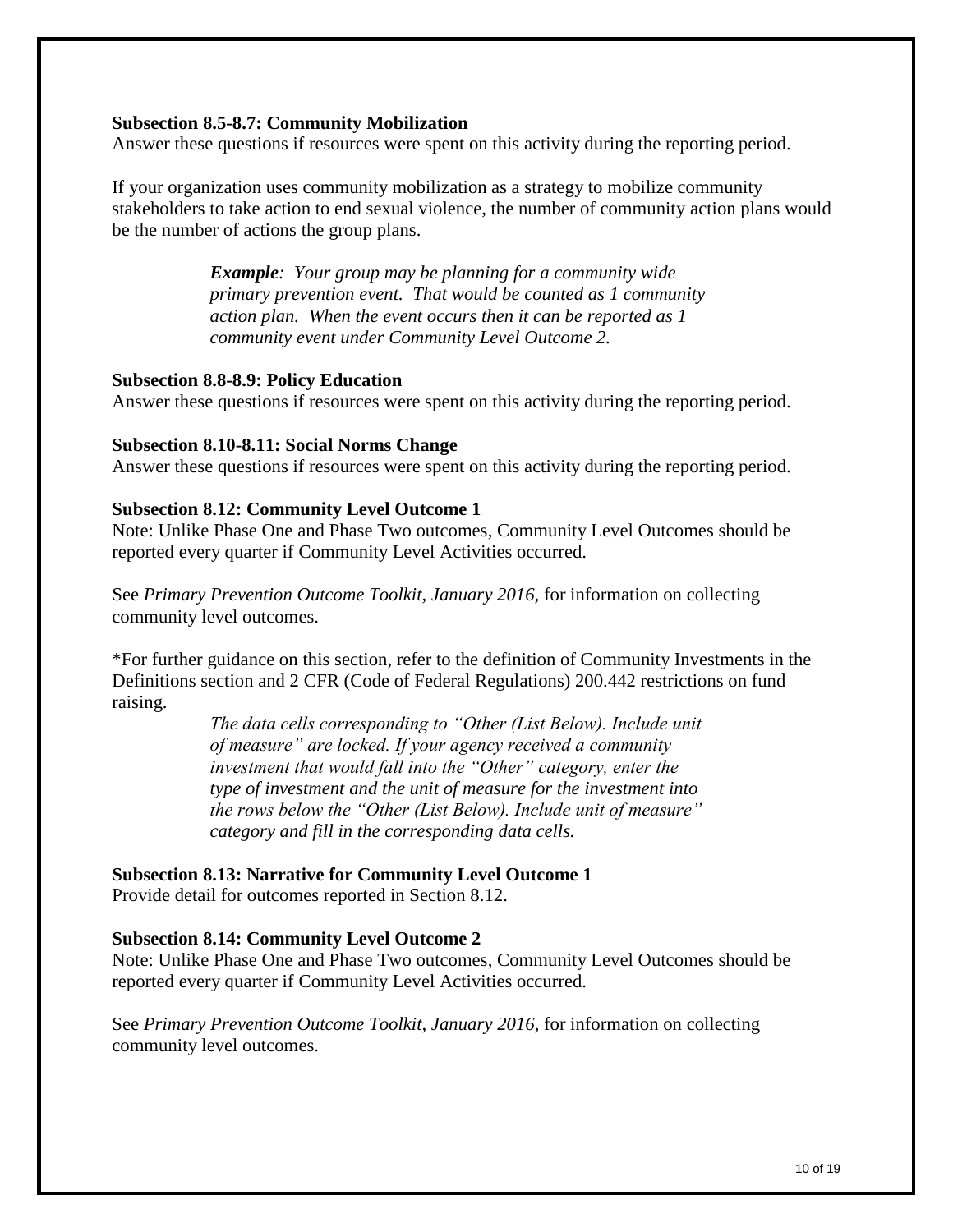\*For further guidance on this section, refer to the definition of Primary Prevention Initiatives in the Definitions section and the Anti-Lobbying Restrictions for CDC grantees.

> *The data cells corresponding to "Other (List Below). Include unit of measure" are locked. If your agency received a community investment that would fall into the "Other" category, enter the type of investment and the unit of measure for the investment into the rows below the "Other (List Below). Include unit of measure" category and fill in the corresponding data cells.*

## **Subsection 8.15: Narrative for Community Level Outcome 2**

Provide detail for outcomes reported in Section 8.14.

## **Section 9. Reporting on Other Education**

This section allows for Grantees to report on other Education provided to support community level work that is not a part of Phase 1 or Phase 2 programming or to facilitate required training of other staff.

Examples of what to report in this section could include but is not limited to:

1) A one-time training for your primary prevention coalition partners.

2) An educational focus group to test materials.

3) Conducting the primary prevention segment of the organization's sexual assault training program for other agency staff/volunteers, etc.

You should not use this section to report training for adult influencers (parents, teachers, coachers, or other adult influencers that are directly connected to your youth participants capture that education under the appropriate section (Educational Seminars or Professional Training). Also general education to the public should not be conducted with these funds and therefore should not be reported here.

## **Subsection 9.1: Other Education**

Enter by month, the **number** of workshops conducted and the total number of participants who attended the workshops during the reporting period.

## **Section 10. Reporting on Societal Level**

Note: Unlike Phase One and Phase Two outcomes, Societal Level Outcomes should be reported every quarter if Community Level Activities occurred

If Societal Level activities were implemented during the reporting period, complete all of Section 10. Only those societal level opportunities identified by State Level Partners (OAG, DSHS, or TAASA) should be reported in this section. Please note: Societal Level activities are not required, however, if Societal Level activities were engaged in, reporting these activities is required.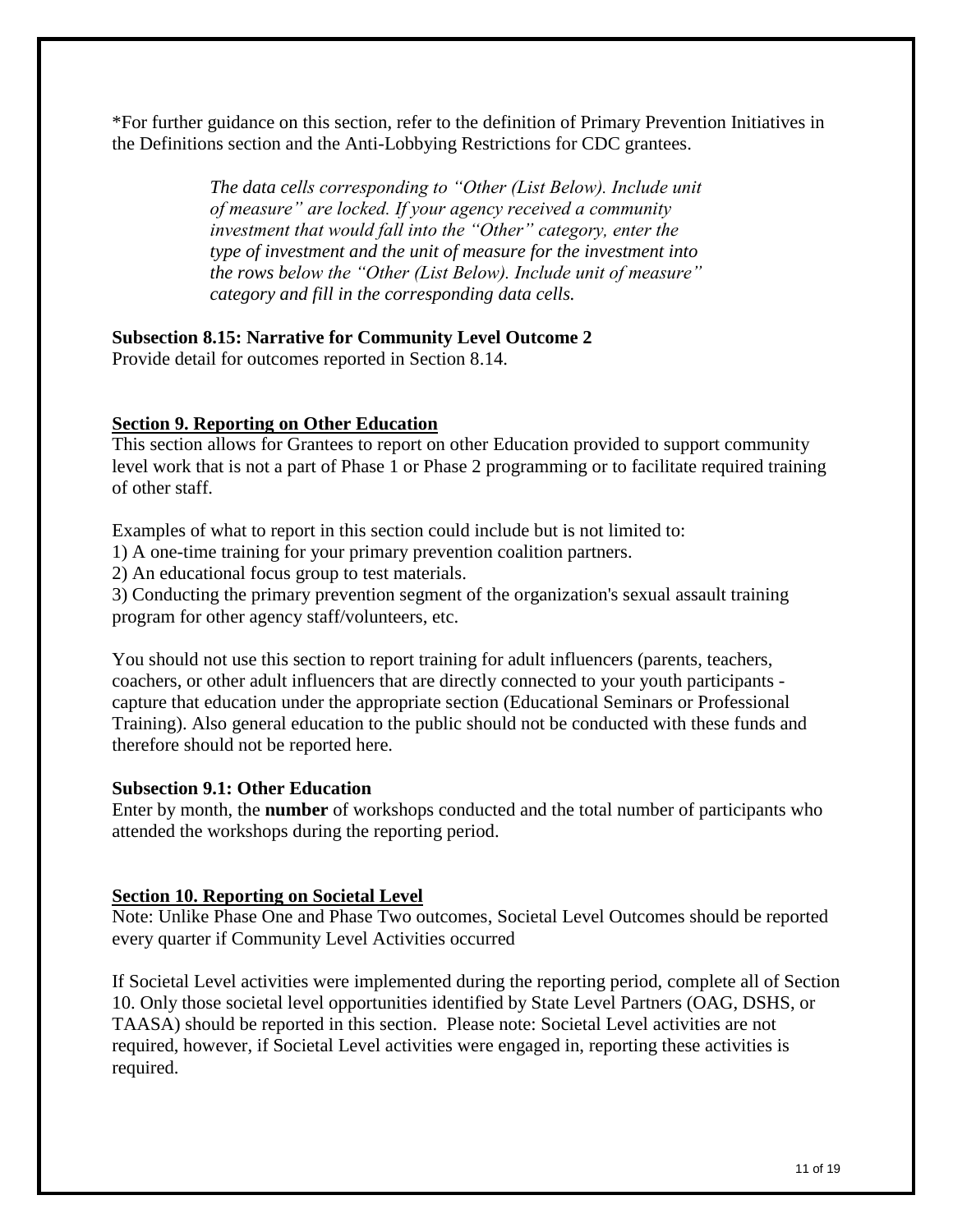#### **Subsection 10.1: Societal Level Outcome**

See *Primary Prevention Outcome Toolkit, January 2016,* for information on collecting societal level outcomes.

## **Subsection 10.2: Narrative for Societal Level Outcome**

Provide detail for outcomes reported in Section 10.2.

#### **Section 11. Successes and Challenges, CPPP1**

Detail Successes and Challenges associated with implementing primary prevention activities.

## **Section 12. Program Impact**

#### **Subsection 12.1: Volunteer Involvement**

All non-profits must complete this section. Describe how your agency utilized volunteers during this reporting period. The response should reflect any volunteer utilization during this reporting period and is not restricted to the use of volunteers within the organization's primary prevention program. For example if volunteers answered the 24-hour crisis hotline, that service should be included in the response.

#### **Subsection 12.2: Key Personnel**

Describe any changes in key personnel (such as Primary Prevention Coordinator, executive director, education specialist, etc.) that may have occurred during the reporting period that may have an impact on grant performance.

#### **Subsection 12.3: Positions Left Vacant**

If applicable, explain any grant-funded position left vacant for more than three months, and what is being done to fill the positions.

## **Section 13. Data Verification**

The Grant Contact or Authorized Official must review and approve the accuracy of the data in the Performance Report before submitting it to the OAG. By initialing and dating, the Grant Contract or Authorized Official attests that the data and information contained in this report are true and accurate to the best of their knowledge and understanding. The report will not be accepted as complete without this data verification.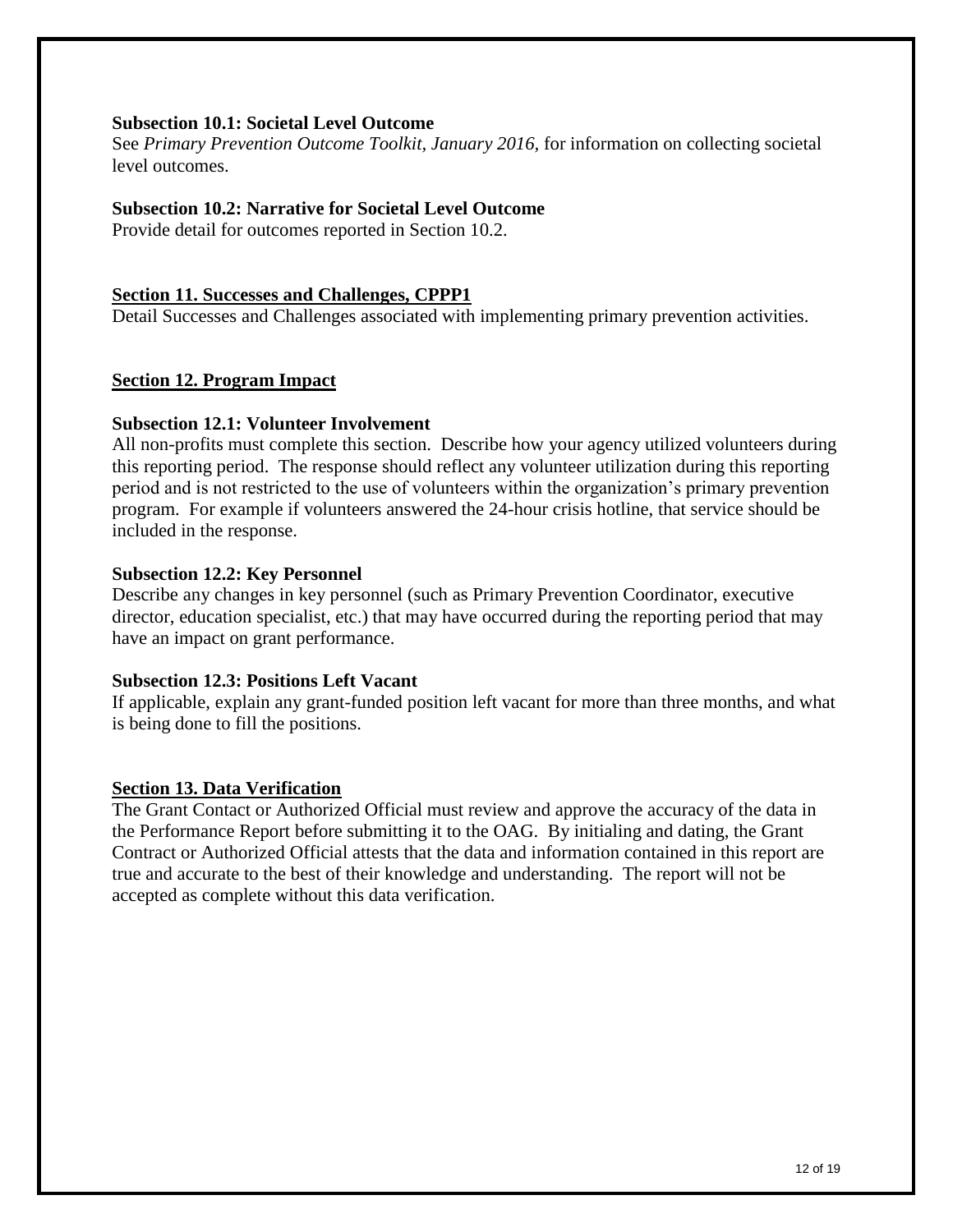# **III. DEFINITIONS**

# **OUTPUT DEFINITIONS**

**Approved Activities –** the OAG will allow programs to apply for funding for the following activities, which have been approved by the U.S. Congress, to be used in the prevention of sexual violence:

- Educational seminars:
- Training programs for professionals;
- Preparation of information materials;
- Training programs for students and campus personnel designed to reduce the incidence of sexual assault at colleges and universities;

**Community** - formal or informal organizations or geographical settings in which social relationships occur. Organizations are defined as a social unit of people that is structured and managed to meet a particular need or to pursue collective goals (e.g., all high schools in a school district, an entire university campus, multiple congregations of a faith-based group, multiple workplaces). Communities may include any defined population with shared characteristics, risk/protective factors, and potential for exposure to the prevention strategy with corresponding outcome data sources available (e.g., neighborhoods, municipalities, police jurisdictions, college campuses, hospital catchment areas, etc.).

**Community Change Strategies –** definitions stem from the Centers for Disease Control and Prevention, Rape Prevention and Education Program, Funding Opportunity Number: CDC-RFA-CE14-1401 and Third Education, Guidance Document for the Sexual Violence Prevention and Education Cooperative Agreement CD07-701 (Rape Prevention and Education), Centers for Disease Control and Prevention (CDC).

- Coalition Building the process by which community members and organizations come together to achieve a common goal, in this case preventing sexual violence. Ideally, the process of coalition building includes a broad spectrum of the community working together to jointly develop a vision, mission and goals and to take action. Coalition building encourages collaboration, defined as exchanging information, modifying activities and sharing risks, resources, responsibilities and rewards.
- Community Mobilization engendering change in communities by facilitating community ownership and action to prevent sexual violence.
- Policy Education educating the public on the evidence associated with potential organizational and public policy solutions to prevent sexual violence.
- Social Norms Change changing the prevalence of sexual violence through strategies that lead to an increased perception among community members that the social norms are non-violence and that there are more social pressures and reward for non-violent norms. See examples in the Plan Amendment.

**Community Investment**- a group of people providing resources to primary prevention initiatives. Resources include but are not limited to, time, expertise, space, money, materials,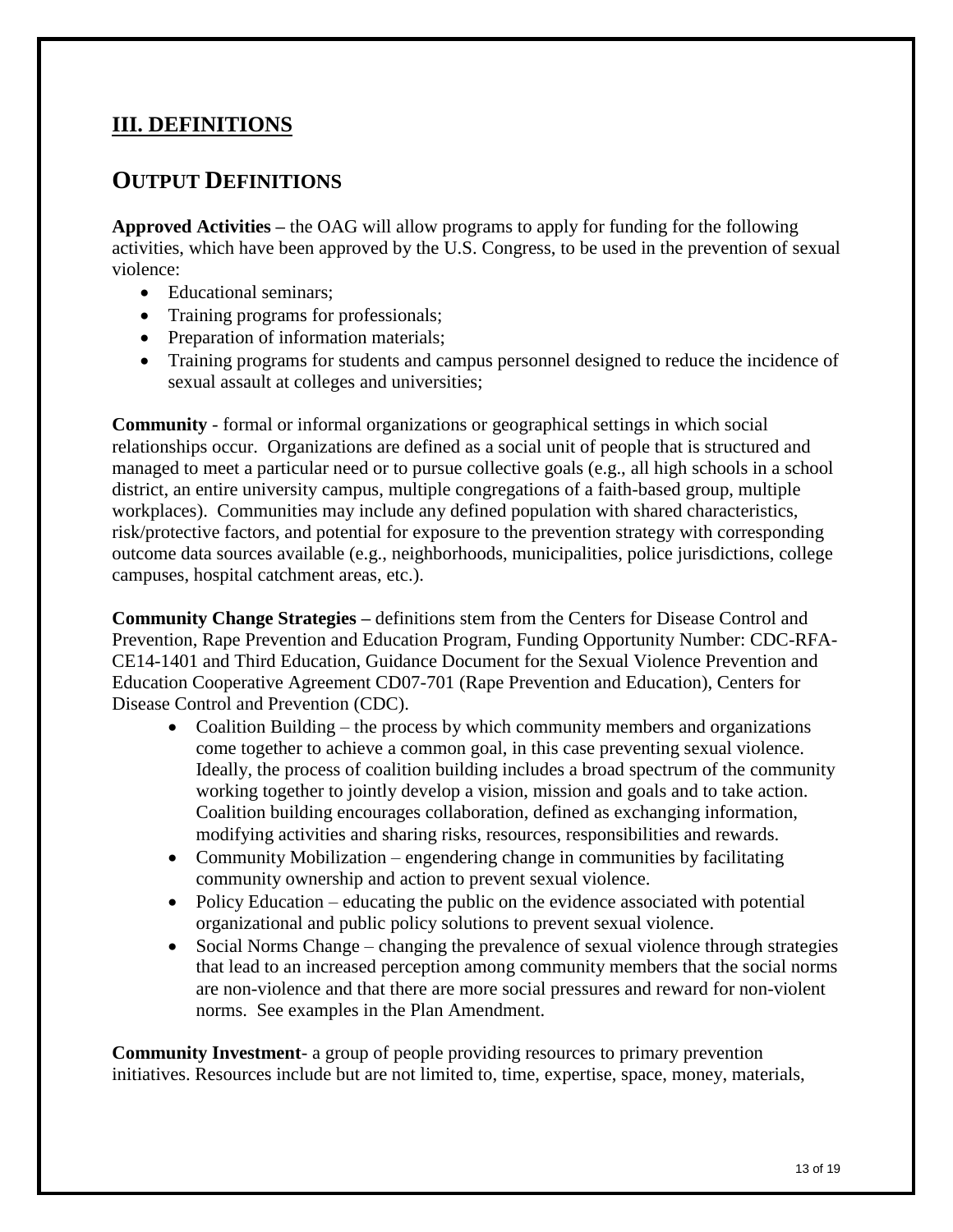services, and support documents (e.g. MOU, LOS, or CWA). *See 2 CFR (Code of Federal Regulations) 200.442 for restrictions on fund raising.* 

**Comprehensive Primary Prevention Program -** a program with multiple components that addresses the risk and protective factors, approach, programming and outcomes of Phase 1, at least one area of concentration of Phase 2, and strategies at the Community Level as detailed in the Plan Amendment, in a complementary manner and implemented in an identified community.

**Examples of Comprehensive Primary Prevention Programs** as it relates to the completion of the SAPCS-Federal Application Kit and the goals identified in *Plan Amendment.* **Applicants are strongly encouraged to review the Plan Amendment thoroughly.** 

A Comprehensive Primary Prevention Program includes Phase 1 programming, at least one area of concentration of Phase 2 and strategies at the Community Level. Organizations complete Phase 1 and then move into Phase 2. Organizations have a proposed date for the start of Phase 1 and Phase 2. Phase 2 activities are a continuation of Phase 1 and involve the same target audience.

Phase 1 may be repeated with new Program Participants still within the Target Population and Community. For example if an organization conducts Phase 1 with 9<sup>th</sup> grade students and begins Phase 2 with these same students, the following year, they may repeat Phase 1 with new incoming freshmen students while they continue Phase 2 with returning students.

Community Level approach includes programming to change the environment of the targeted population. This type of programming is connected to both Phase 1 and 2.

Programming includes activities at the individual, relationship and community levels. Societal level strategies are optional and should be conducted under the guidance of the state level partners.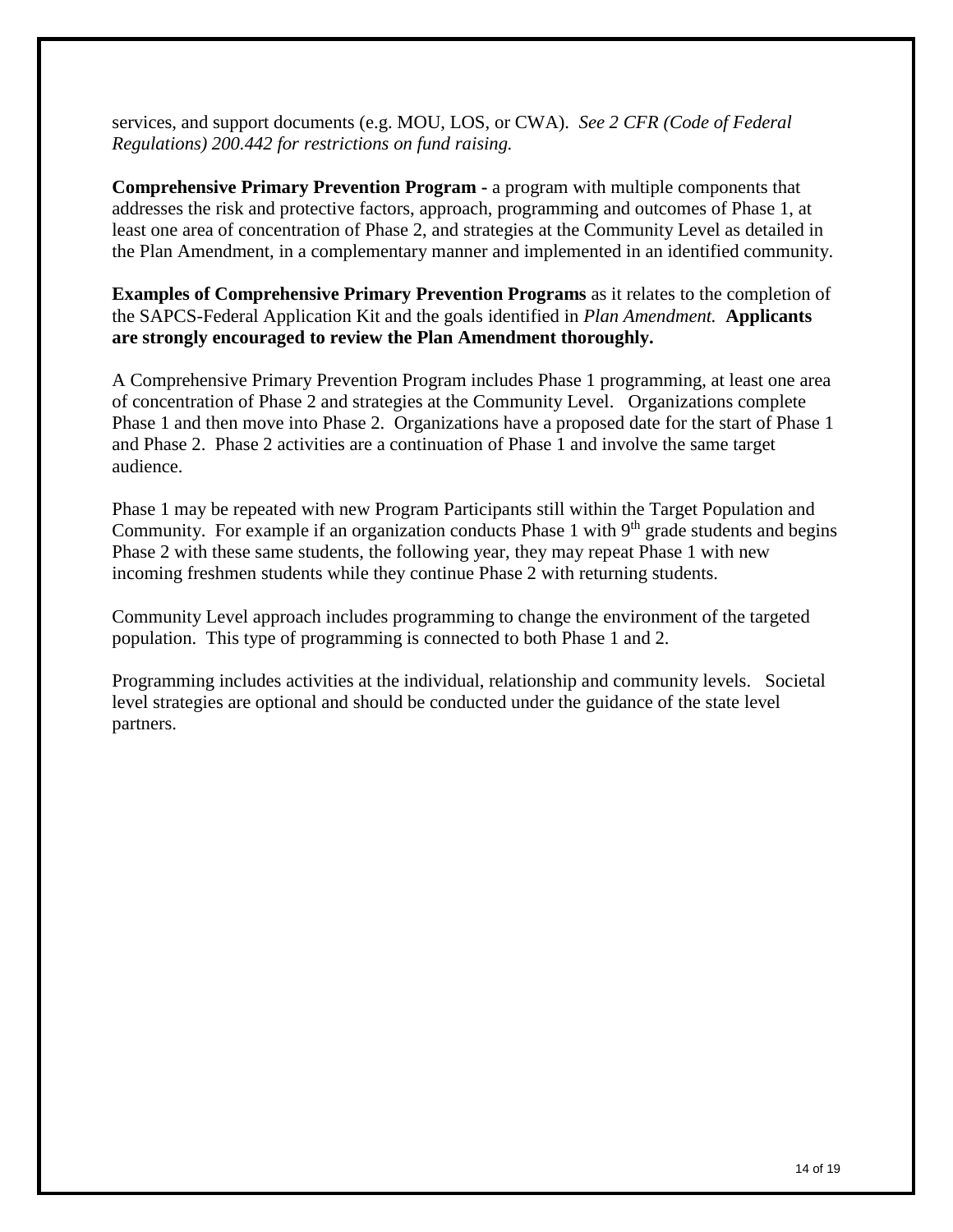

See the Plan Amendment for approach, programming, and outcomes for Phase 1, Phase 2, Community and Societal work shown below.

**Designated State Sexual Assault Coalition -** The Texas state sexual assault coalition as determined by the Center for Injury Prevention and Control at the Centers for Disease Control and Prevention under the Public Health Service Act. The U.S. Department of Justice, Office on Violence Against Women (OVW) provides the current list of designated state sexual assault coalitions at<http://www.justice.gov/ovw/local-resources>

**Ecological Model –** includes four levels of influence: individual, relationship, community, and societal. Working within this model, individual risk factors as well as the norms, beliefs, and social and economic systems that create the conditions for sexual assault and/or sexual violence to occur can be identified. Effective strategies and activities can then be developed that work to change or eliminate the risk factors that support the occurrence of sexual assault and/or sexual violence. Directing activities at all levels of influence provide a comprehensive approach to primary prevention.

**Gender Equity –** the freedom to develop and make choices unhindered by gender stereotypes, roles and prejudices; that the different behaviors, aspirations, and needs of people of all genders are considered, valued and favored equally<sup>1</sup>.

**Healthy Relationship(s) –** used in this document to mean relationships (romantic and otherwise) that are gender equitable, respectful and consensual.

 $\overline{a}$ 

 $1$  Adapted from a definition of gender equality, United Nations Educational, Scientific and Cultural Organization, access on 01/29/2015 at [http://portal.unesco.org/ci/en/ev.php-](http://portal.unesco.org/ci/en/ev.php-URL_ID=3443&URL_DO=DO_TOPIC&URL_SECTION=201.html)URL\_ID=3443&URL\_DO=DO\_TOPIC&URL\_SECTION=201.html.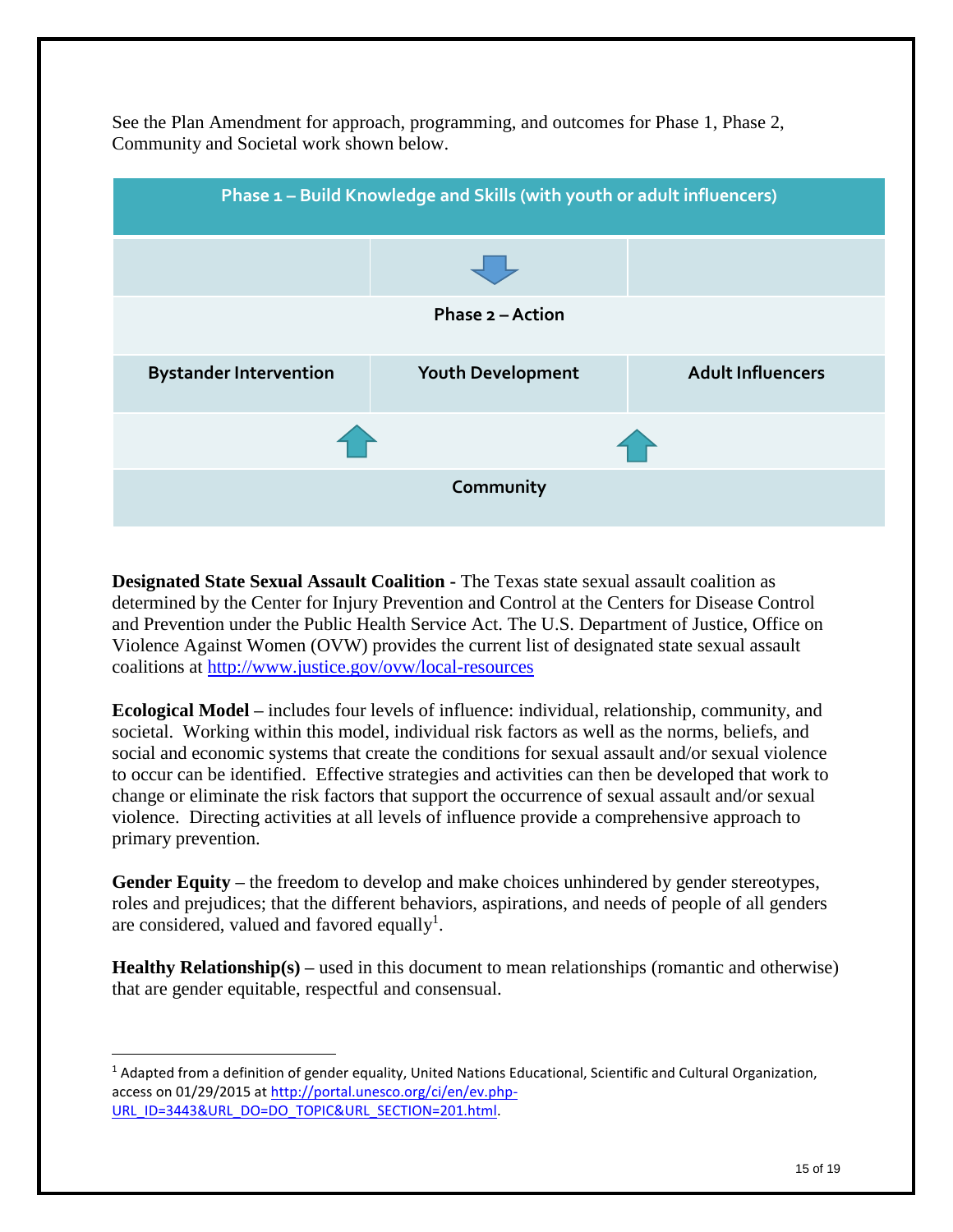**Influencers -** The people or institutions that directly impact the target population through relationships (family, peers, teachers, mentors, etc.) or impact the environment of the target population (school administrators, youth-serving organization leadership, church youth group leadership, etc.).

**Instances of Collective Youth Leadership-** a group of youth taking action related to risk and protective factors for sexual violence. Activities include those related to education, informing policy, events, or media. Some examples include, but are not limited to (in alphabetical order): Art shows; Attending school-board meetings educating school board members on risk and protective factors for sexual violence; Educating elected officials; Film screenings; Informing local government policies or practices; Informing school policies or practices; Materials (development and distribution); Mentoring; Petitions or letter writing campaigns to businesses seeking to change business practices; Poster campaigns; Seminars; Social media campaigns; Spoken word events; Theater productions; and Workshops. *See CDC's Implementation of Anti-Lobbying Provisions (June 25, 2012) which includes Additional Requirements 12 (AR)-12.*

**Minimum Standards for Implementing Programming –** can be found in the Plan Amendment and details minimum standard that must be present for a successful implementation of programming.

**Outcomes to be measured –** identified in the Plan Amendment and seeks to determine if the program made a difference and was successful in bringing about the intended changes. All funded organizations will be required to use the same measurements tools which will be provided by the OAG.

**Outputs –** product of program activities, including Approved Activities and Community Change Strategies conducted by a program.

**Outputs Targets –** estimate of the number of program activities the organization plans to deliver in a given time period. For example, a local program selects a target of 10 Professional trainings to be held during the grant year. "10" is the estimated target the organization will try to meet during the grant period.

**Policy** – a law, regulation, procedure, administrative action, incentive, or voluntary practice of governments and other institutions.

**Primary Prevention Coordinator** – responsible for the coordination and implementation of an organization's primary prevention efforts.

**Primary Prevention Initiatives-** a group of people taking collective action related to risk or protective factors. Actions include, but are not limited to, informing policy, petitions or letter writing campaigns to businesses seeking to change business practices, community events, and social norms campaigns. *See CDC's Implementation of Anti-Lobbying Provisions (June 25, 2012) which includes Additional Requirements 12 (AR-12).*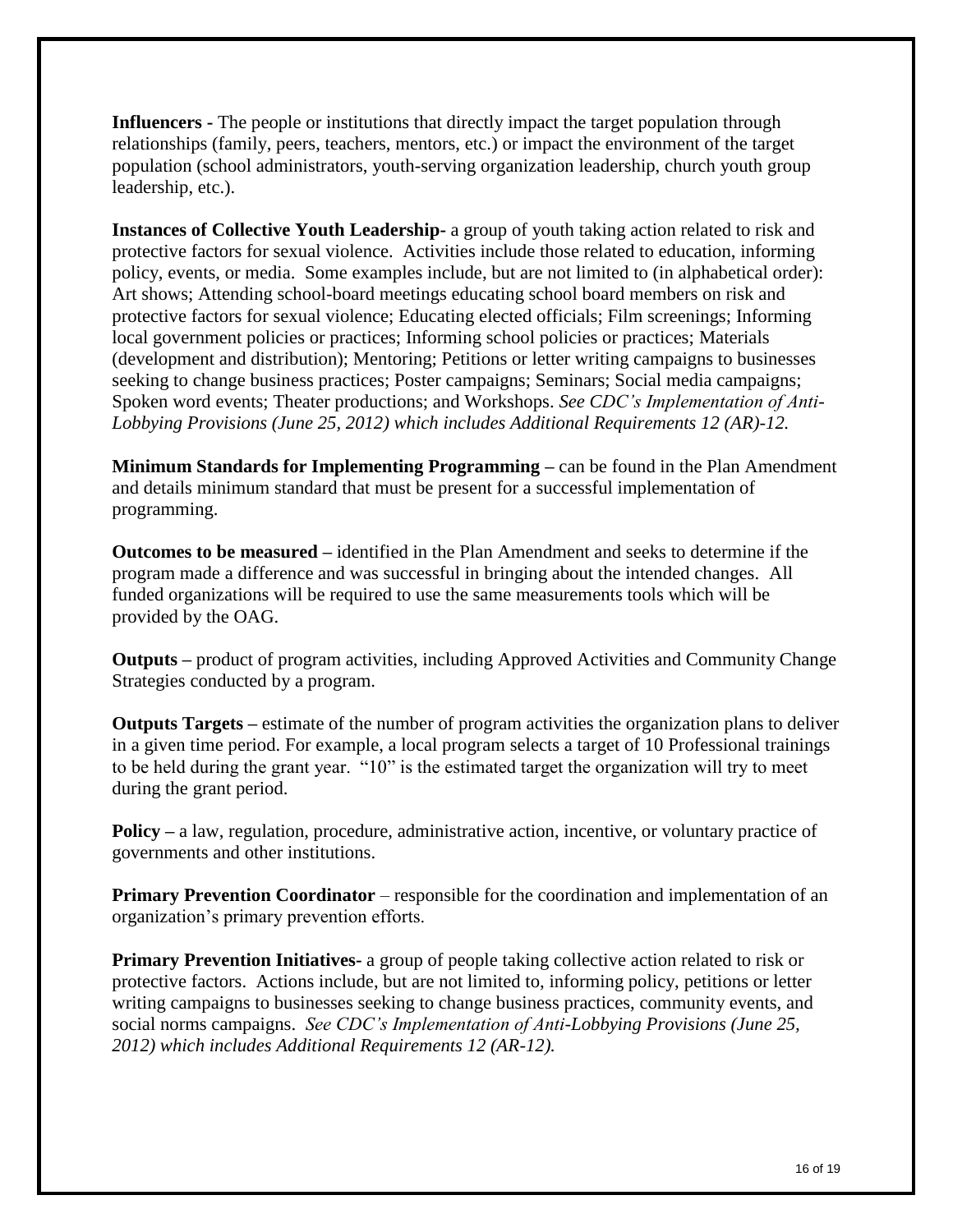## **Prevention Principles – taken from the CDC's Rape Prevention and Education Program Evaluation Guide, Developing an Evaluation Plan:**

- Primary prevention: The emphasis of all prevention strategies should be on approaches that address modifiable risk and protective factors for sexual violence perpetration and victimization (e.g. approaches that prevent initial perpetration or victimization).
- Based on evidence: All prevention strategies should be based on the best available evidence where appropriate. At a minimum, prevention strategies should have an articulated theory base and address modifiable risk and protective factors. See the Framework for Evidence for more information on best available evidence at [http://www.cdc.gov/ViolencePrevention/pdf/Understanding\\_Evidence-a.pdf.](http://www.cdc.gov/ViolencePrevention/pdf/Understanding_Evidence-a.pdf)
- Comprehensive: Prevention strategies should address multiple levels of the social ecology (e.g. individual, relationship, community, society) in a complementary manner (e.g. address related risk and/or protective factors). Comprehensive prevention plans should include components that address risk and protective factors at multiple levels including the behavior and risk characteristics of individuals, peer and partner relationships, social norms, and structural, institutional, and societal factors and policies that contribute to risk for, or help prevent, sexual violence.
- Collaborative: Prevention strategies should be developed in collaboration with relevant partner organizations/agencies and community members. For example, to give a social norms campaign great legs it could be developed in collaboration with the local transportation authority, business owners, youth serving organizations and others who have a stake in sexual violence prevention and are in a position to increase exposure to messaging.
- Appropriately timed in development: Prevention efforts should focus on risk and protective factors that are most developmentally relevant to the population and recipients of the program or strategy.
- Sufficient "dosage": Longer, multi-session programs tend to be more effective than brief, single-session interventions. However, the specific length of exposure (e.g., contact hours) needed to change behavior depends on the nature and goals of the specific intervention.
- Well-trained implementers: Implementers should be stable, committed, competent, and able to connect effectively with students. "Buy-in" to the program model helps staff deliver and reinforce program messages with greater credibility. Socio-culturally relevant: Prevention programs and strategies should be culturally relevant and appropriate, in both content and approach, to the individuals and/or groups served. An important way to accomplish this is by involving community members in the development, implementation, and evaluation of the program.
- Sound theory of change: Prevention strategies should be supported by a logical theory of change. It is important to understand how the intervention components or content are expected to impact evidence-based risk and protective factors and, ultimately, sexual violence.
- Build on or support positive relationships: Prevention approaches that build on or foster positive relationships between students and their peers, families or communities may have better outcomes. For example, programs may use trusted mentors, teachers, or coaches to deliver the intervention content or they could engage students in peer-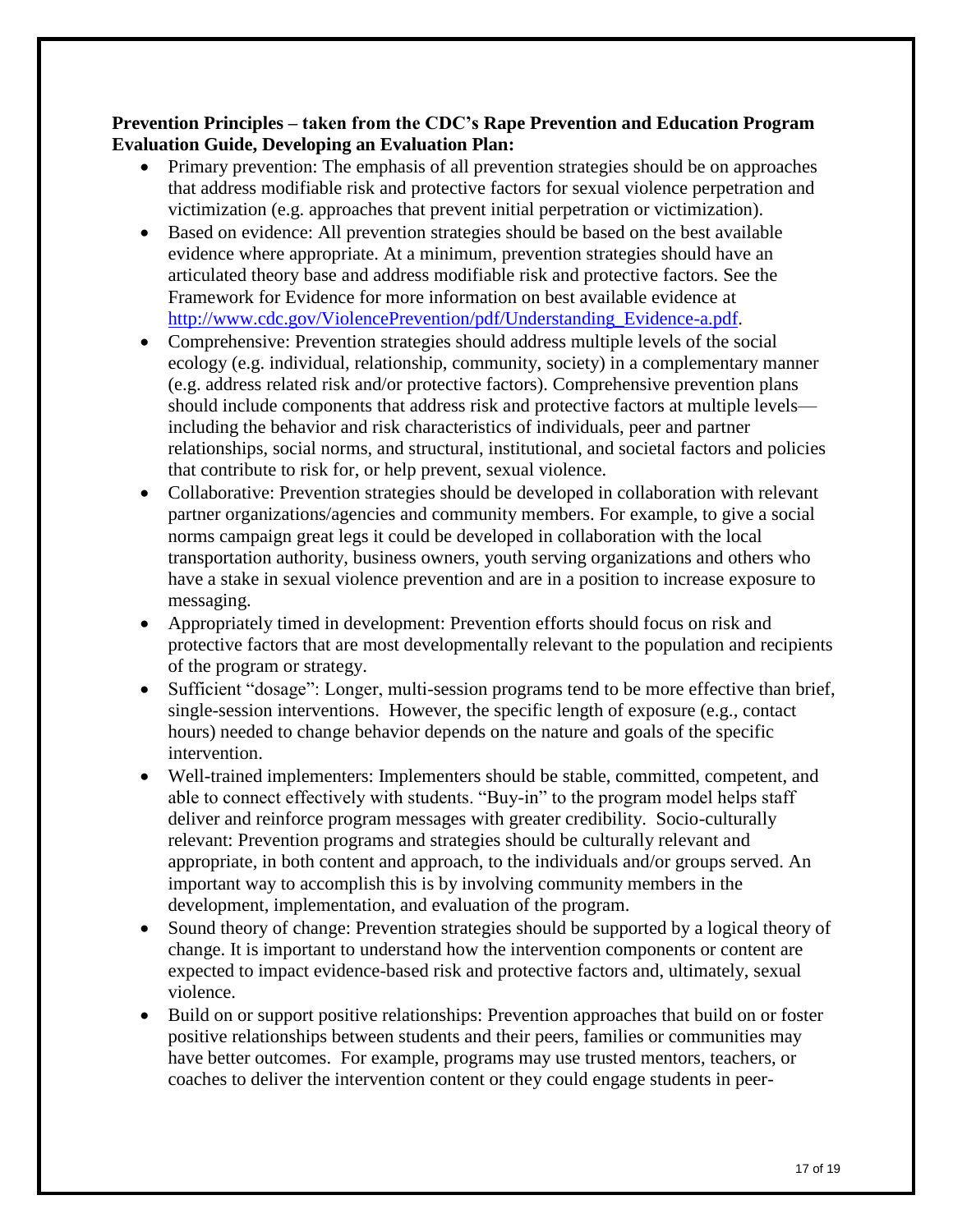facilitated activities or support groups designed to encourage and support positive behavior.

- Varied teaching methods: Interactive instruction and opportunities for active, skills-based learning help to engage participants in multiple ways (e.g., writing exercises, role plays) and may be associated with more positive outcomes than interventions which involve only passive audiences (e.g., lecture, films). Multiple interventions that reinforce the same messages or skills in different contexts and using different teaching methods may also improve outcomes.
- Outcome evaluation: Strategies that have been rigorously evaluated and shown to have effects on sexual violence or related outcomes are best bets when selecting a prevention approach to implement. Continuous monitoring and evaluation of implementation quality and key outcomes during program implementation can also provide important ongoing feedback and may improve outcomes.

Additionally, it is a core philosophical tenet of the anti-rape movement that prevention strategies be trauma-informed. Meaning, primary prevention strategies should be based on an understanding that any population selected for prevention activities will likely include people who have already experienced sexual violence or who have abused others as well as those who have not. Prevention programs should commit to avoiding re-traumatizing, blaming victims, or colluding with abusive behavior/attitudes. They should also ensure that those delivering prevention activities have sufficient knowledge, skills, and connection to specialized assessment and treatment services to be effective bridges to those services when disclosures do occur).

**Primary Prevention Planning Committee (PPPC)** – a statewide group of stakeholders convened to develop a primary prevention plan to end sexual violence in Texas. Currently guides the implementation and evaluation of primary prevention efforts in Texas.

**Primary Prevention of Sexual Violence –** population-based and/or environmental and systemlevel strategies, policies and actions that prevent sexual assault and/or sexual violence from initially occurring.

- Primary prevention efforts work to modify and/or entirely eliminate the event, conditions, situations, or exposure to risk factors associated with the initiation of violence and subsequent injuries, disabilities, and deaths.
- Prevention efforts seek to identify and enhance protective factors that may prevent violence not only in at-risk populations, but also in the community at-large.

**Process evaluation** – monitors the process of a program's implementation by assessing specific program elements to find out if the program is being delivered as intended.

**Program Participants** – the individuals that will participate in your programs. These may or may not include the target audience and will include any adult influencers your program plans to work with.

**Protective factors** –events, conditions, situations, or exposure to influences that impede the initiation of sexual violence in at-risk populations and in the community.